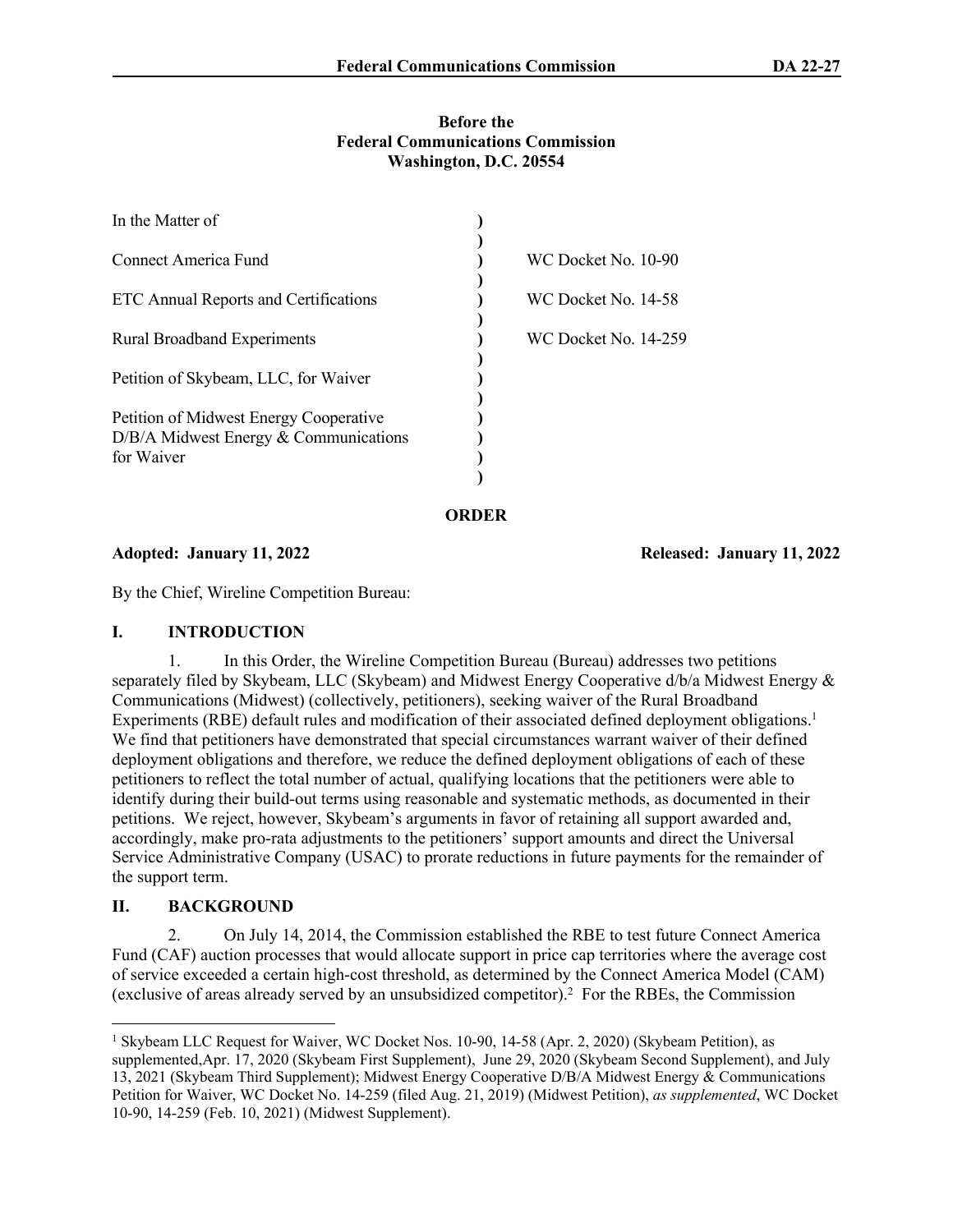defined bids at the census block level and required service to every CAM-determined qualifying location within winning bid areas (including locations for which no support would be allocated).<sup>3</sup> RBE support recipients would report annually on their progress in deploying their networks and certify, by certain deadlines, their incremental progress, measured as a percentage of their full obligation (build-out milestones).<sup>4</sup> The Commission indicated that an RBE support recipient's failure to meet a build-out milestone was a performance default, triggering default measures that included a 12-month withholding period (with an increase in withholding after the first six months) and a subsequent draw on a letter of credit securing the full award amount.<sup>5</sup> The Commission invited RBE support recipients to submit petitions for waiver of their build-out obligations when circumstances outside of their control prevented them from meeting their obligations.<sup>6</sup>

3. In two subsequent high-cost programs—first, the offer of CAF Phase II model-based support to price cap carriers and second, the CAF Phase II auction—the Commission recognized and adopted strategies for addressing potential discrepancies between the number of CAM-estimated funded locations and the number of actual qualifying locations within eligible areas. In its *December 2014 Connect America Order,* as it was finalizing requirements and conditions for the Phase II model-based offer, the Commission first acknowledged that location discrepancies could arise due to certain limitations in the CAM's underlying data inputs (i.e., 2010 Census population statistics, FCC study area boundary maps, commercial proprietary data) and demographic changes over time.<sup>7</sup> In most instances, the Commission estimated, these inaccuracies would be minor and cancel each other out across the multiple

#### (Continued from previous page)

<sup>2</sup> *Connect America Fund, ETC Annual Reports and Certifications*, WC Docket Nos. 10-90, 14-58, Report and Order and Further Notice of Proposed Rulemaking, 29 FCC Rcd 8769, 8775, 8786, paras. 13, 51 (2014) (*Rural Broadband Experiments Order*); *see also Connect America Fund; High-Cost Universal Service Support*, WC Docket Nos. 10- 90 and 14-93, Order, 30 FCC Rcd 2718, 2718-19, para. 3 (WCB 2015).

<sup>3</sup> *Rural Broadband Experiments Order*, 29 FCC Rcd at 8775-76, paras. 13-15; *Technology Transitions et al*., WC Docket No. 10-90 et al., Order et al., 29 FCC Rcd 1433, 1472, para. 111 (2014). If a census block is served by multiple carriers, wire centers, or splitters (Node2), then CAM v4.2, the version which calculated reserve prices for the RBEs, calculates the costs associated with each carrier, wire center, or splitter separately, on a sub-census block basis. CostQuest Associates, Inc., Connect America Cost Model: Model Methodology at 16 n.16 (Dec. 22, 2014), <https://transition.fcc.gov/wcb/CAMv.4.2Methodology.pdf>. This results in some census blocks having a combination of low-cost, high-cost, and/or extremely high-cost locations located within one census block. As a result, the number of funded locations in a census block was not necessarily the same as the number of locations in the block according to the U.S. Census. *See id.* at 12-13.

<sup>4</sup> *Rural Broadband Experiments Order*, 29 FCC Rcd at 8794, para. 74 (specifying that by the end of their third year, RBE support recipients must offer the requisite level of service to at least 85% of the number of required locations and by the end of the fifth year, 100% of all such locations); *see also id*. at 8794, para. 75 (specifying that RBE support recipients electing to receive accelerated payments were required to meet an additional 25% milestone falling 15 months after their first support disbursement).

5 *Id*. at 8799-800, paras. 90-94; *see also id*. at 8800-801, para. 96 (stating that a performance default could lead to other consequences, including, among other things, potential revocation of ETC designation and disqualification from future competitive bidding for universal service support). During the 12-month withholding period, RBE funding recipients can cure their default by coming into compliance. *Id*. at 8799, para. 92. Moreover, once the Commission draws on the letter of credit, the RBE funding recipient has a one-time opportunity to cure the default at any time during the support term. *Id*. at 8800, para. 93. Once a default is cured, the RBE funding recipient is entitled to have any withheld or recovered support restored and becomes eligible to receive full support payments in accordance with the terms of its award. *Id*.

<sup>6</sup> *Rural Broadband Experiments Order*, 29 FCC Rcd at 8800, para. 95. The Commission stated that if the petitioner defaulted on its performance obligations while its waiver petition was pending, the Bureau should move forward with default measures, subject to full restoration of support and support payments should the petition be subsequently granted. *Id*.

<sup>7</sup> *December 2014 Connect America Order*, 29 FCC Rcd at 15659, para. 38, n.88.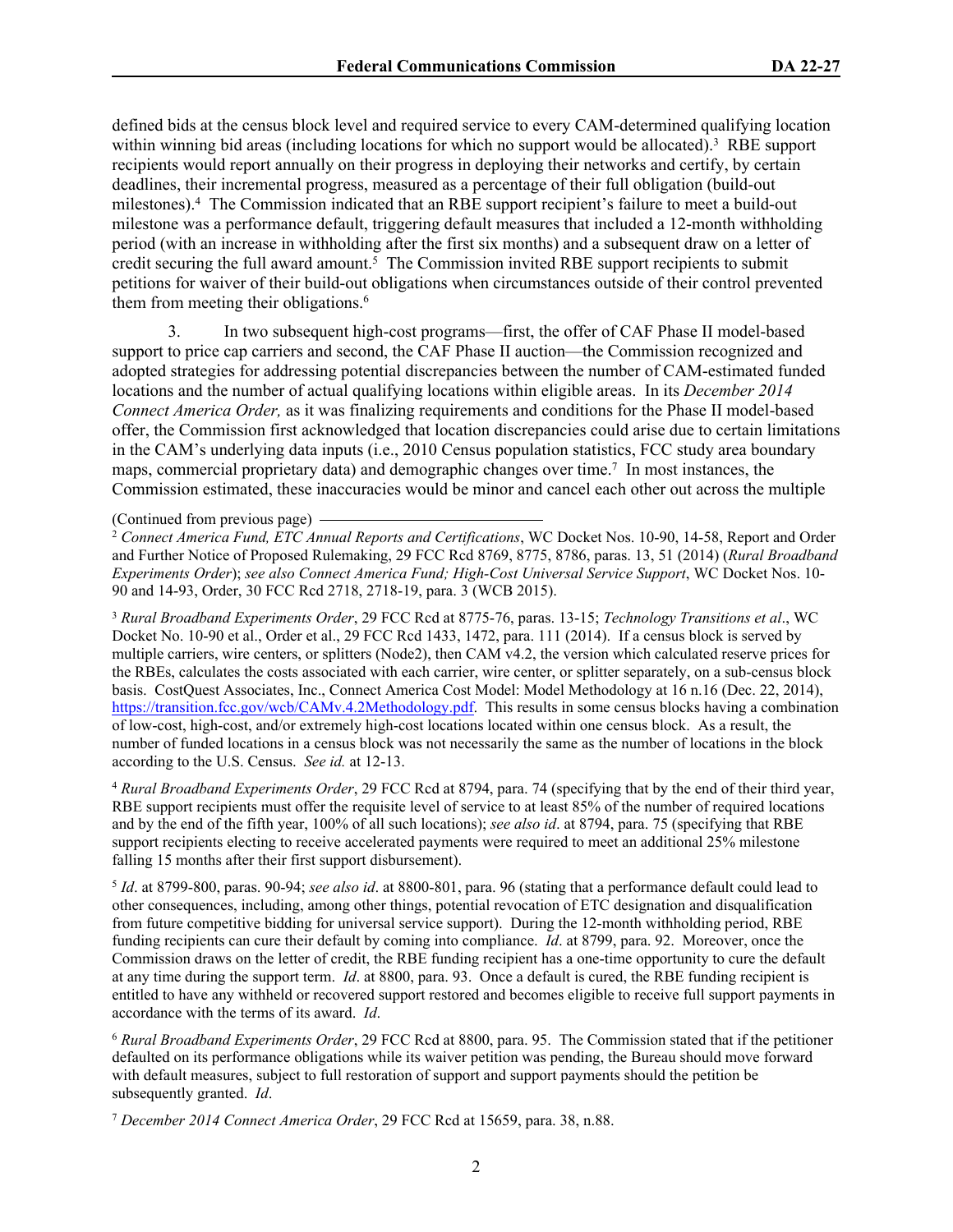census blocks in eligible areas in a state.<sup>8</sup> In all other circumstances, the Commission encouraged price cap carriers electing to receive the offer to "promptly bring any situations involving a known disparity between the number of model-determined locations and the actual number of locations in a state to the Commission's attention while developing their network plans in that first year."<sup>9</sup> The Commission delegated authority to the Bureau to address such situations by appropriately adjusting the number of funded locations in the relevant state and reducing support on a pro-rata basis.<sup>10</sup> Subsequently, for the CAF Phase II auction, the Commission created an adjudicatory process designed to facilitate defined deployment obligation adjustments (and associated support) post-bid based on the winning bidders' assessments of locations on the ground.<sup>11</sup>

4. In November 2019, the Bureau found good cause to waive RBE default rules and modify the defined deployment obligations of two RBE support recipients that had submitted persuasive evidence of location discrepancies as part of their waiver petitions.12 The Bureau recognized that when these recipients had placed their bids, the Commission had not yet acknowledged that the newly adopted CAM could overestimate the number of qualifying locations and had not yet explicitly warned bidders to conduct a thorough review of locations in their bid areas as part of their due diligence.13 The Commission also recognized that without waiver, the default consequences—the full recovery of support—would deprive these carriers of any support, despite evidence demonstrating that they had made good faith efforts to deploy their networks throughout the entirety of their supported areas on a timely basis and despite only small to moderate location discrepancies.<sup>14</sup> In granting these waiver requests, the Bureau rebased each carrier's support to reflect their adjusted defined deployment obligations.<sup>15</sup>

5. *Skybeam Petition for Waiver*. On April 2, 2020, Skybeam submitted a petition seeking waiver of its defined deployment obligations for ten study areas in a total of five states (Illinois, Iowa, Kansas, Nebraska, and Texas), which it subsequently amended.<sup>16</sup> Skybeam states that as of its final deployment milestones for each of these study areas, it deployed fixed wireless voice and broadband services meeting the requisite public interest obligations to its entire service area (on a geographic basis),

<sup>9</sup> *December 2014 Connect America Order*, 29 FCC Rcd at 15659, para. 38.

<sup>11</sup> *Phase II Auction Reconsideration Order*, 33 FCC Rcd at 1389-92, paras. 23-28.

<sup>&</sup>lt;sup>8</sup> *Id.* at 15659, para. 38. In both the CAF Phase II model-based offer proceeding and the CAF Phase II auction proceeding, the Commission set compliance reviews at the state level rather than at the study area level, which provided these funding recipients with greater flexibility in meeting their defined deployment obligations. *See Connect America Fund et al.,* WC Docket No. 10-90 et al., Report and Order, 29 FCC Rcd 15644, 15689, pars. 43 n.87, 128 (2014) (*December 2014 Connect America Order*); *Connect America Fund et al*., Report and Order and Further Notice of Proposed Rulemaking, 31 FCC Rcd 5949, 6014-15, para. 181 (2016) (*Phase II Auction Order*).

<sup>10</sup> *Id*.

<sup>12</sup> *ACEC-Consolidated Waiver Order*, 35 FCC Rcd 10318, 10314-10316, paras. 13-18 (WCB 2019) (*ACEC-Consolidated Waiver Order*).

<sup>13</sup> *See id*. at 10315-16, paras. 16-17.

<sup>14</sup> *See id.* at 10314-15, 10316, paras. 13, 17.

<sup>15</sup> *Connect America Fund ETC Annual Reports and Certifications, Petition of Allamakee-Clayton Electric Cooperative for Waiver of Rural Broadband Experiments Defined Deployment Obligations, Petition of Consolidated Communications Networks, Inc. for Waiver of Rural Broadband Experiments Defined Deployment Obligation*, Order, 34 FCC Rcd. 10308 (WCB 2019) (*ACEC-Consolidated Waiver*).

<sup>16</sup> Skybeam Petition; Skybeam First Supplement; Skybeam Second Supplement; Skybeam Third Supplement; *Rural Broadband Experiment Support Authorized for Winning Bids Submitted by Skybeam, LLC, Daktel Communications, LLC, Federated Telephone Cooperative, and Paul Bunyan Rural Telephone Cooperative*, Public Notice, 30 FCC Rcd 12725 (WCB 2015); *Rural Broadband Experiment Support Authorized for Winning Bid Submitted by Skybeam, LLC*, Public Notice, 31 FCC Rcd 100 (WCB 2016).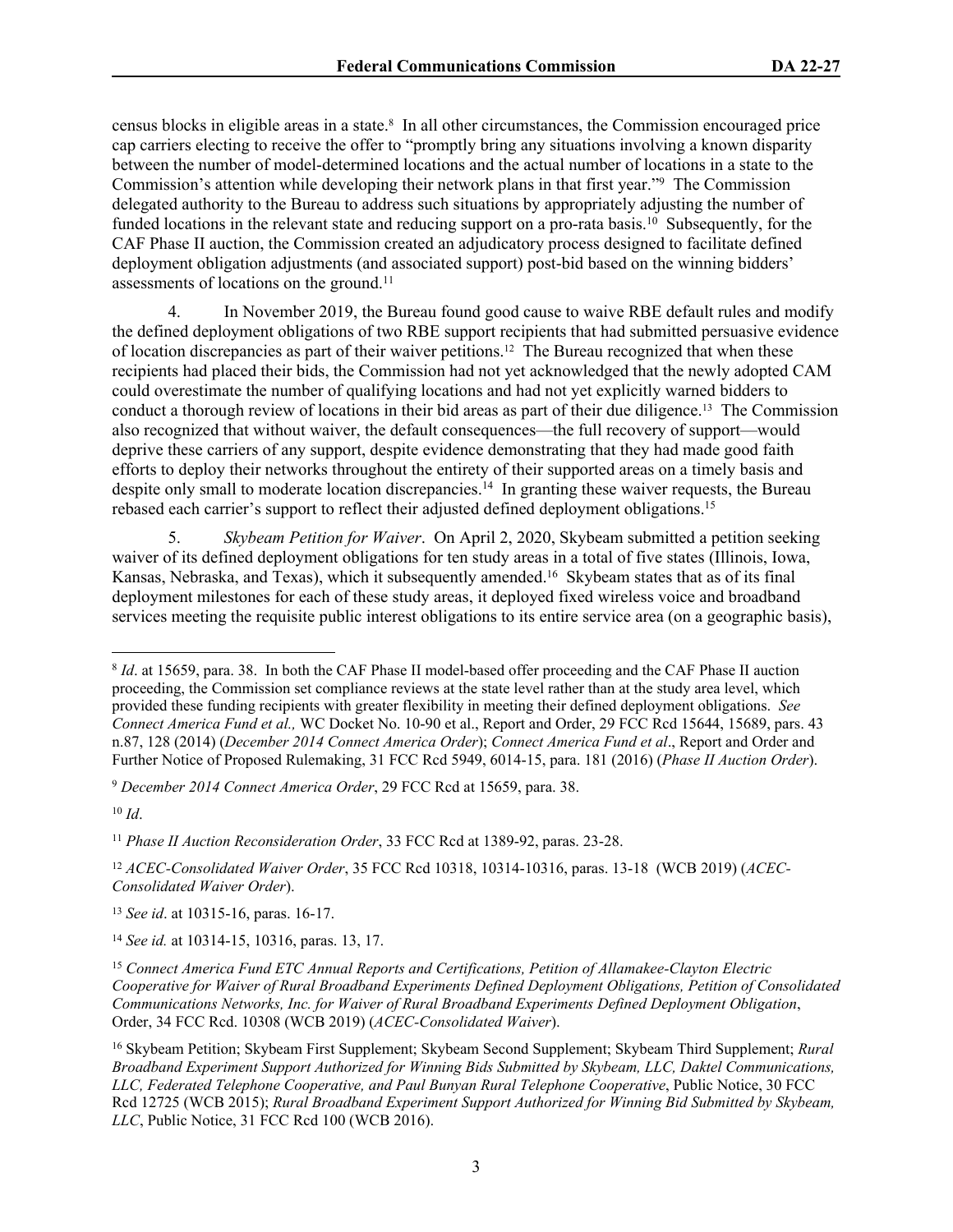submitted location information for, and certified service to, all qualifying locations it could find after completing a comprehensive assessment of locations using commercial geolocation data sets and imaging projects, and nonetheless, fell short of its deployment obligations for each of its RBE areas.<sup>17</sup>

Skybeam also requests that the Commission permit it to retain all support awarded to serve these areas, asserting that this approach would bring RBE support recipients into parity with recipients of support awarded through the Rural Digital Opportunity Fund (RDOF).18 In doing so, Skybeam incorporates into its petition all relevant arguments made by the CAF Phase II Auction Coalition for similar relief from support adjustments for location discrepancies.19 In sum, Skybeam argues that applying the RDOF process for resolving location discrepancies to RBE would have no effect on Skybeam's obligations to meet its defined deployment obligation and would further ensure regulatory parity among the programs; that pro rata reductions constitute a penalty; that Skybeam's capital costs remain unchanged despite location discrepancies even if there would be a marginal reduction in operating costs not proportionate to the reduction in support; and that pro rata reductions would limit funding available for the "provision, maintenance and upgrade of supporting facilities and services."20 Skybeam argues that applying RDOF location discrepancy processes to RBE support recipients would "simplify" the process for FCC staff, USAC, and recipients by dispensing with the need for calculating support and obtaining a new letter of credit in circumstances where the recipient is not deemed to have satisfied its final milestone at the time of the location discrepancy.21 Skybeam then argues that the failure of the Commission to acknowledge CAM-based location discrepancies before RBE bidding commenced resulted in forcing RBE support recipients to wait until the end of their build-out period to identify discrepancies and seek relief, creating "uncertainty" in planning and budgeting during the deployment term.<sup>22</sup>

7. *Midwest Petition for Waiver*. On April 21, 2019, Midwest submitted a petition for waiver of its defined deployment obligation to serve 421 locations in one study area in Michigan, which it amended on February 10, 2021.<sup>23</sup> In its initial waiver request, Midwest states that it has only been able to identify 364 qualifying locations in this study area, all of which it has deployed qualifying broadband service.<sup>24</sup> In its supplement, Midwest updates this number of qualifying locations from 364 to 382, explaining that initially, it had incorrectly treated multiple dwelling units on a single parcel as a single

<sup>20</sup> *Id*. at 4.

 $^{21}$  *Id.* at 6.

<sup>22</sup> *Id*. at 7.

<sup>17</sup> Skybeam Petition at 3-4 (Skybeam explains that this process involved "(a) the purchase and use of mapping services from CostQuest Associates, (b) initial verification of the CQA dataset by Skybeam network planners applying definitions prescribed by the Locations Guidance and visual imagery review, (c) collaboration between Skybeam and CQA to reconcile differences."); Skybeam Second Supplement (revising methodology based on new data); Skybeam Third Supplement at 2 (disclosing findings of USAC verification). Skybeam concedes to USAC verification results in its Third Supplement, making its earlier argument premised on service to more locations than required in one SAC moot. Skybeam Petition at 9.

<sup>18</sup> Skybeam Second Supplement at 1.

<sup>&</sup>lt;sup>19</sup> *Id.* at 3 (citing Request for Limited Waiver of the Connect America Fund Phase Coalition, WC Docket No. 10-90 (filed June 10, 2020)).

<sup>23</sup> Midwest Petition; Midwest Supplement; *Rural Broadband Experiment Support Authorized for Winning Bids Submitted by Midwest Energy Cooperative d/b/a Midwest Connections and Northern Valley Communications, LLC*, Public Notice, 31 FCC Rcd 1106 (WCB 2016).

<sup>24</sup> Midwest Petition at 1.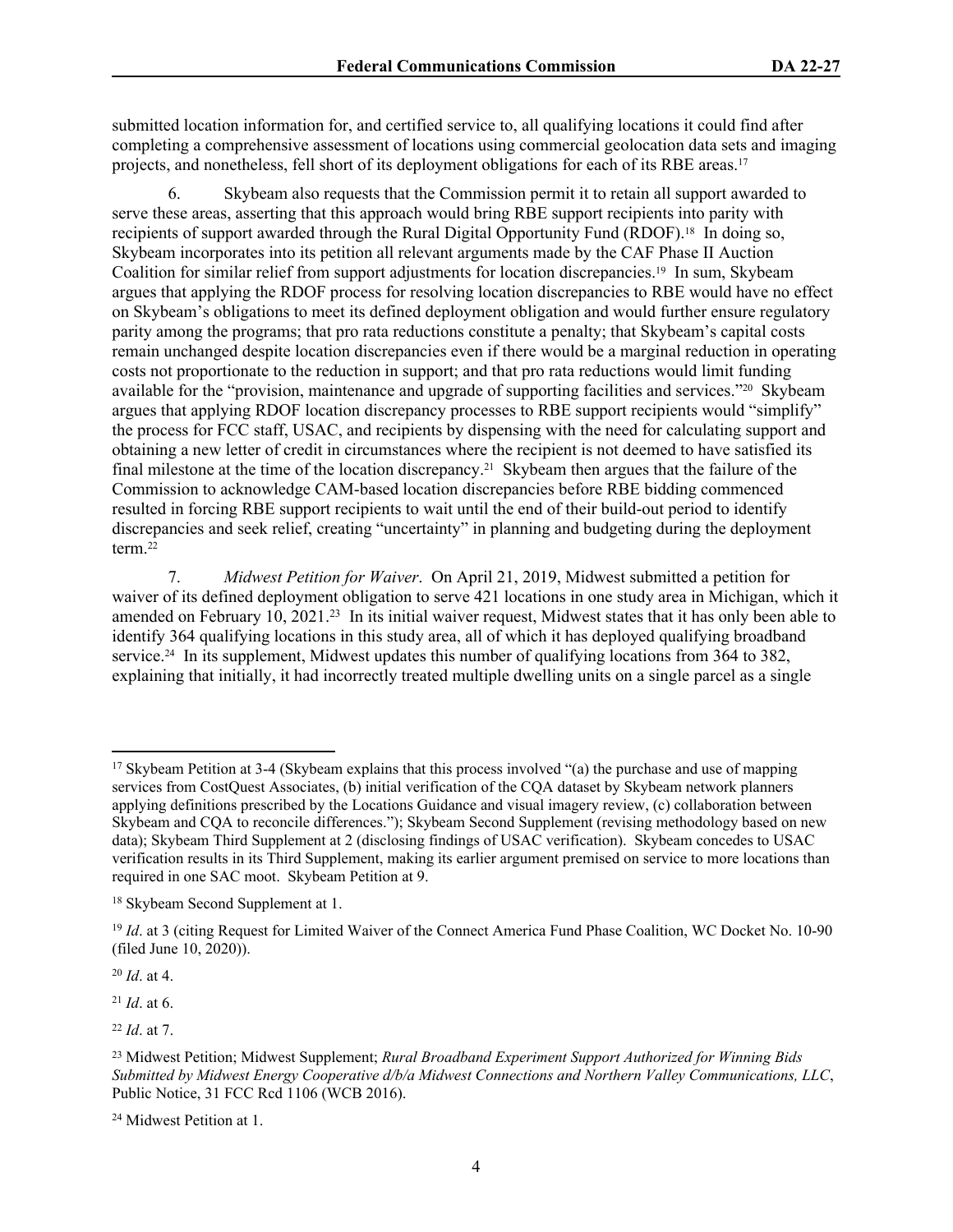location.<sup>25</sup> We note that USAC, after completing its verification of each location, concurs with this number save one, finding that individual parcels with business and residential structures qualified under the Commission's standards minus one location, which Midwest did not contest. Midwest provides detailed evidence of its efforts to identify every location in its supported areas by submitting detailed aerial imagery of representative census blocks.<sup>26</sup>

8. *Waiver Standard.* The Commission may waive its rules and requirements for "good cause shown."<sup>27</sup> Good cause, in turn, may be found "where particular facts would make strict compliance inconsistent with the public interest."<sup>28</sup> In making this determination, the Commission may "take into account considerations of hardship, equity, or more effective implementation of overall policy."<sup>29</sup> Waiver of the Commission's rules is "appropriate only if special circumstances warrant a deviation from the general rule and such deviation will serve the public interest."<sup>30</sup> To make such a public interest determination, the waiver cannot undermine the purposes of the rule, and there must be a stronger public interest benefit in granting the waiver than in applying the rule.<sup>31</sup>

## **III. DISCUSSION**

9. Consistent with recent precedent, the Bureau finds that petitioners have demonstrated that special circumstances warrant waiver of their defined deployment obligations based on reasonably persuasive evidence of the number of qualifying locations within their supported study areas.32 Rather than finding these petitioners in default and recovering all support awarded, we will rebase their obligations and support (on a per-location basis) to reflect the number of actual locations that they have found.33 Doing so serves the public interest by helping to ensure the continuing viability of the petitioners' networks in serving residential and small business locations while protecting the integrity of the bidding process in producing efficient deployment to consumers.<sup>34</sup>

10. We find that both Skybeam and Midwest have demonstrated that they timely implemented reasonable network deployment plans to serve their entire RBE areas and to identify every location therein. There is no indication that either petitioner systematically or even unintentionally excluded qualifying locations based on cost or difficulty in providing service.<sup>35</sup> Both petitioners explain, and provide illustrative supporting documentation, that they have made efforts to identity all qualifying

<sup>27</sup> 47 CFR § 1.3 ("Any provision of the rules may be waived by the [Commission](https://www.law.cornell.edu/definitions/index.php?width=840&height=800&iframe=true&def_id=a6297a35c9ac3fd0044718728be4adbe&term_occur=1&term_src=Title:47:Chapter:I:Subchapter:A:Part:1:Subpart:A:Subjgrp:147:1.3) on its own motion or on petition if good cause therefor is shown.").

<sup>28</sup> *Ne. Cellular Tel. Co. v. FCC*, 897 F.2d 1164, 1166 (D.C. Cir. 1990).

<sup>29</sup> *WAIT Radio v. FCC*, 418 F.2d 1153, 1159 (D.C. Cir. 1969).

<sup>30</sup> *Ne. Cellular Tel. Co.*, 897 F.2d at 1166.

<sup>31</sup> *See, e.g., Request for Permanent Renewal of, and Changes to Conditions on, Waiver Granted to SafeView, Inc.*, Order, 26 FCC Rcd 10250, 10252 (OET 2011) (citing *Ne. Cellular Tel. Co.*, 897 F.2d at 1166); *see also WAIT Radio*, 418 F.2d at 1155, 1157.

<sup>32</sup> *ACEC-Consolidated Waiver Order*, 34 FCC Rcd at 10314, para. 13.

<sup>33</sup> *Id*.

<sup>34</sup> *Id.*

<sup>25</sup> *See* Midwest Supplement at 1. *See also* HUBB Frequently Asked Questions at 4, https://www.usac.org/wpcontent/uploads/high-cost/documents/Tools/HC-HUBB-FAQ.pdf.

<sup>26</sup> Midwest Supplement at 2-6 and Exhibit A.

<sup>&</sup>lt;sup>35</sup> Geolocation information for locations reported into the HUBB toward satisfaction of defined deployment obligations is available on the CAF Broadband Map, https://data.usac.org/publicreports/caf-map/. Such locations are displayed on a publicly accessible map that allows for optional overlays, including eligible areas. As per such visual representation, neither petitioner has omitted significant contiguous areas suggesting that they have declined to serve particularly high cost areas within their SACs.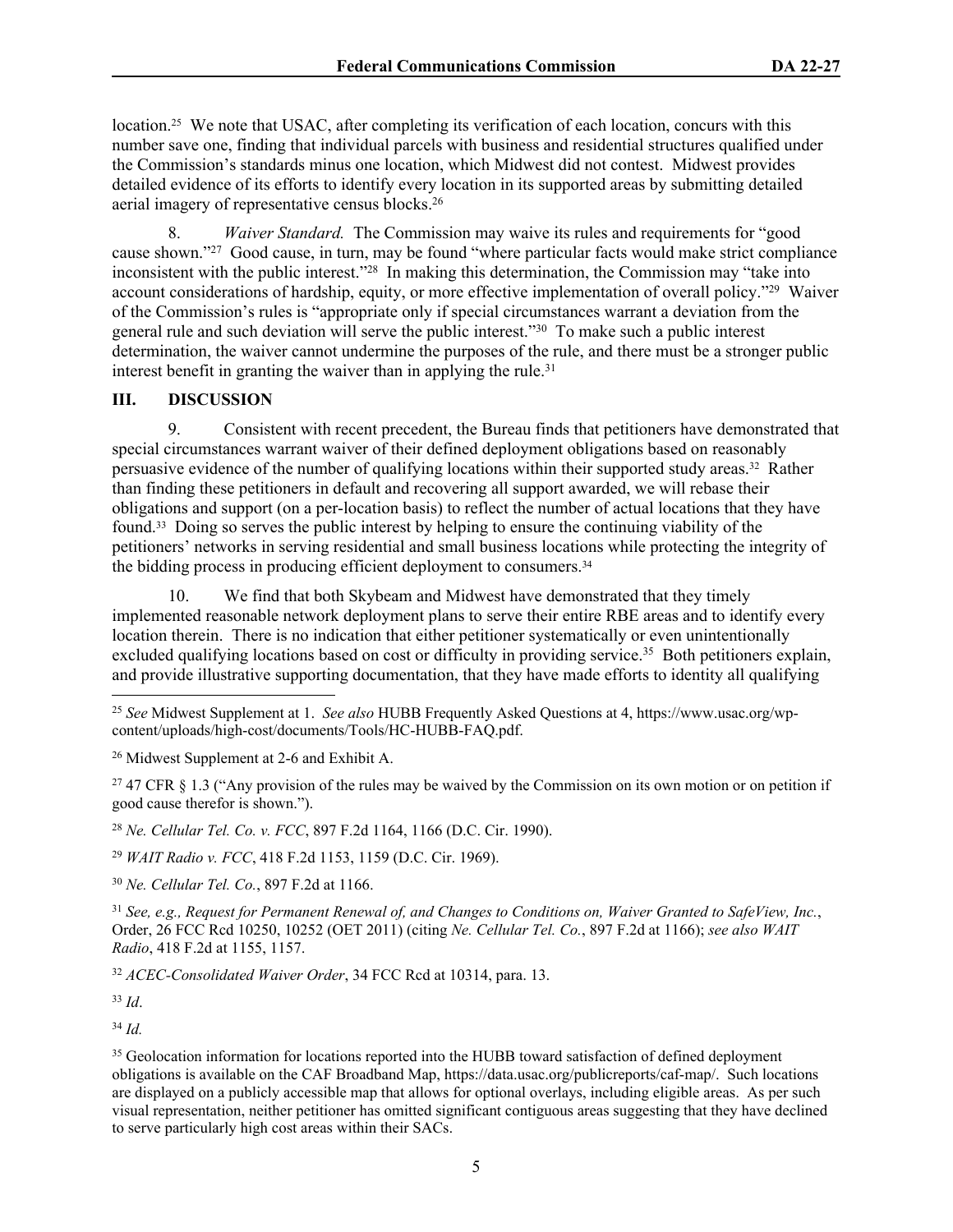locations within their supported areas, controlling for inaccuracies.<sup>36</sup> Based on the representations made in the petitions, as well as the supporting evidence, the Bureau concludes that both petitioners made good faith efforts to identify every actual location within their respective study areas and that such efforts have resulted in a reasonably reliable and accurate count of all qualifying locations, as summarized in the Attachment.

11. The Bureau finds good cause to modify the petitioners' deployment obligations. For the reasons explained in the *ACEC-Consolidated Waiver Order*, we find that the petitioners have established special circumstances by demonstrating adequate due diligence in assessing locations and bringing discrepancies to the attention of the Commission.<sup>37</sup> To sum, RBE recipients received support pursuant to a nascent program designed to identify limitations of the CAM, did not receive specific notice of the CAM limitations at the time of bid placement, and in general, did not have the flexibility afforded other recipients of CAM-based support because their deployment obligations were not defined at the state level (as were the obligations of CAF Phase II support recipients and electing price cap carriers).38 We likewise find that this waiver serves the public interest because it is consistent with the underlying policy goals of the RBE while simultaneously helping to ensure that petitioners can maintain robust networks where they are offering supported services.<sup>39</sup> In contrast, denying the relief would result in a draw on the letters of credit securing all support payments, threatening their ability to continue serving already deployed areas without reinforcing the seriousness of not meeting Universal Service Fund obligations in full. 40

12. We reject, however, Skybeam's arguments in favor of retaining all support awarded.<sup>41</sup> Skybeam asserts that because we impute no expectation of location assessment at the time of bid placement, RBE support recipients lacked information necessary to make informed financial and technological decisions relating to network build throughout the deployment period.42 The Commission, however, explained the potential for CAM-related location discrepancies and encouraged affected parties to bring such discrepancies to the Commission's attentions early in the deployment period in its *December 2014 Connect America Order*, well in advance of these petitioners' authorization to receive support and the beginning of the deployment term.<sup>43</sup> Moreover, RBE support recipients placed bids and accepted a set amount of support in exchange for a commitment to serve a set number of locations, subject to a default finding that would require recovery of all support awarded.44 Our decision here to modify those consequence on an equitable basis does not compel us to extend a windfall to these recipients by permitting them to keep support allocated for deployment to locations that do not exist. Consistent with our reasoning in the *CAF Phase II Coalition Waiver Order*, we do not thereby penalize funding recipients, even if the adjustment is disproportionate to the reduction in costs associated with serving less locations.45 We also reject any analogy between this requested relief and the approach

<sup>38</sup> *See id*.

<sup>39</sup> *See id*. at 10316, para. 17; *Rural Broadband Experiments Order*, 29 FCC Rcd at 8799-800, paras. 92-93.

<sup>40</sup> *See ACEC-Consolidated Waiver Order*, 34 FCC Rcd at 10315-16, paras. 15-16; *Rural Broadband Experiments Order*, 29 FCC Rcd at 8799-800, paras. 92-93.

<sup>41</sup> *See* Skybeam Second Supplement.

<sup>42</sup> *See id*. at 7.

<sup>36</sup> Skybeam Petition at 3-4; Skybeam Second Supplement; Skybeam Third Supplement at 2 (disclosing findings of USAC verification); Midwest Supplement at 2-8 and Exhibit A.

<sup>37</sup> *See ACEC-Consolidated Waiver Order*, 34 FCC Rcd at 10315-16, paras. 15-16.

<sup>43</sup> *See December 2014 Connect America Order*, 29 FCC Rcd at 15659, para. 38, n.88.

<sup>44</sup> *Rural Broadband Experiments Order*, 29 FCC Rcd at 8775-76, paras. 13-15.

<sup>45</sup> *See CAF Phase II Coalition Waiver Order*, DA 21-1369, para. 19.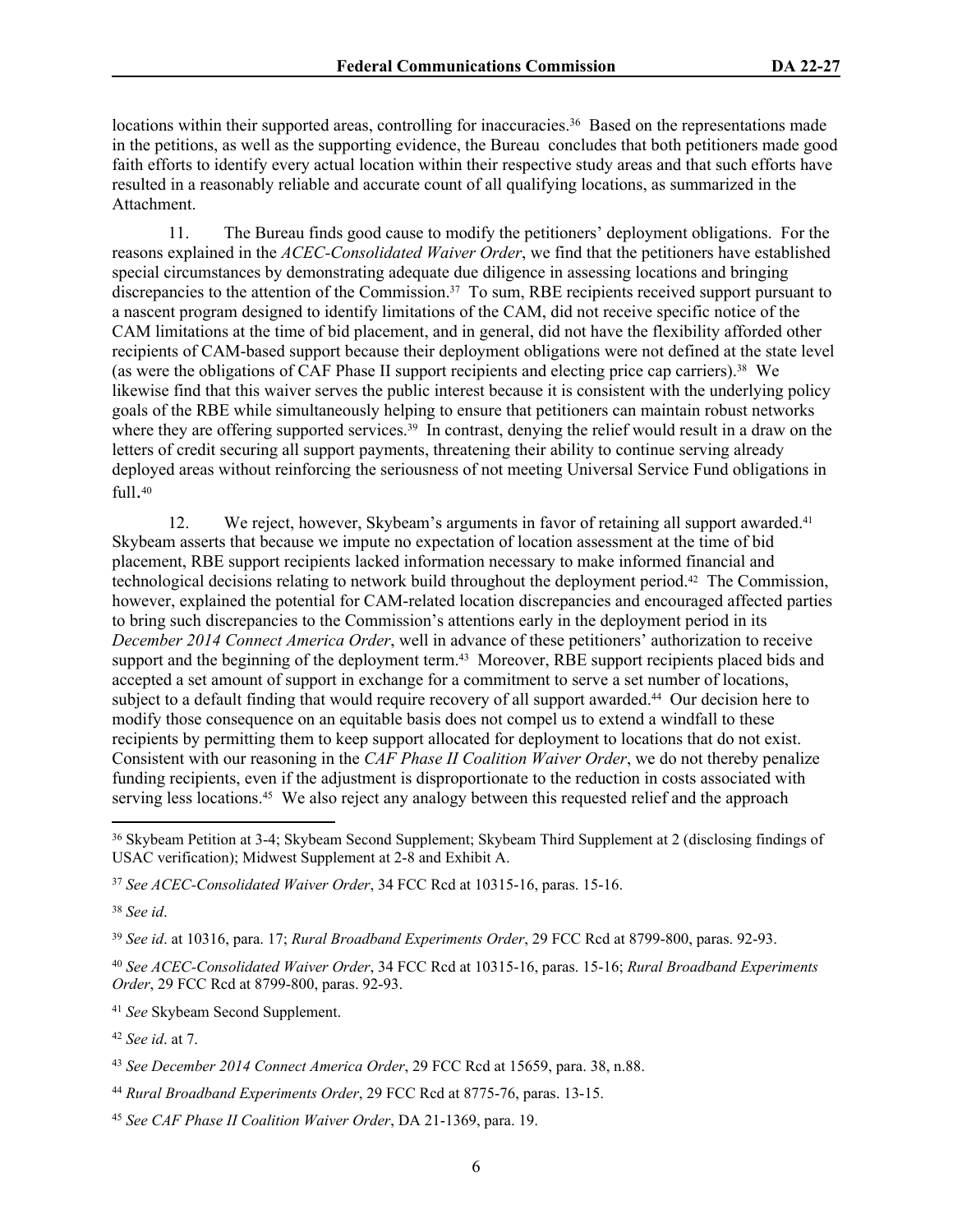adopted for resolving location discrepancies arising in the RDOF since that program involved different financial and technological commitments at the time of bid placement.<sup>46</sup>

13. In conclusion, we find that based on the totality of the circumstances, grant of the petitions is warranted. In granting these waiver requests, we make pro rata adjustments to reflect the difference between the CAM-determined location count and the actual location count, based on the average support per location, consistent with Commission guidance for adjustments to defined deployment obligations of price cap carriers accepting CAM-based support.<sup>47</sup> We direct USAC to prorate remaining support payments due to these carriers based on such adjustments.

#### **IV. ORDERING CLAUSES**

14. Accordingly, IT IS ORDERED, pursuant to sections 1, 4(i), 5(c), and 254 of the Communications Act of 1934, as amended, 47 U.S.C. §§ 151, 154(i), 155(c), 254, and sections 0.91, 0.291, and 1.3 of the Commission's rules, 47 CFR §§ 0.91, 0.291, 1.3, that this Order IS ADOPTED.

15. IT IS FURTHER ORDERED that the Petition for Waiver filed Midwest Energy Cooperative d/b/a Midwest Energy & Communication IS GRANTED as described herein, and that the Petition for Waiver filed by Skybeam, LLC IS GRANTED IN PART and DENIED IN PART as described herein. We direct the Universal Service Administrative Company to take further action in accordance with the terms of this Order.

16. IT IS FURTHER ORDERED that, pursuant to section 1.102(b)(1) of the Commission's rules, 47 CFR § 1.102(b)(1), this Order SHALL BE EFFECTIVE upon release.

## FEDERAL COMMUNICATIONS COMMISSION

Kris Anne Monteith Chief Wireline Competition Bureau

<sup>46</sup> *See id*. at 17-19.

<sup>47</sup> *December 2014 Connect America Order*, 29 FCC Rcd at 15659, para. 38, n.88; *Phase II Auction Reconsideration Order*, 33 FCC Rcd at 1389, para. 24, n.62.